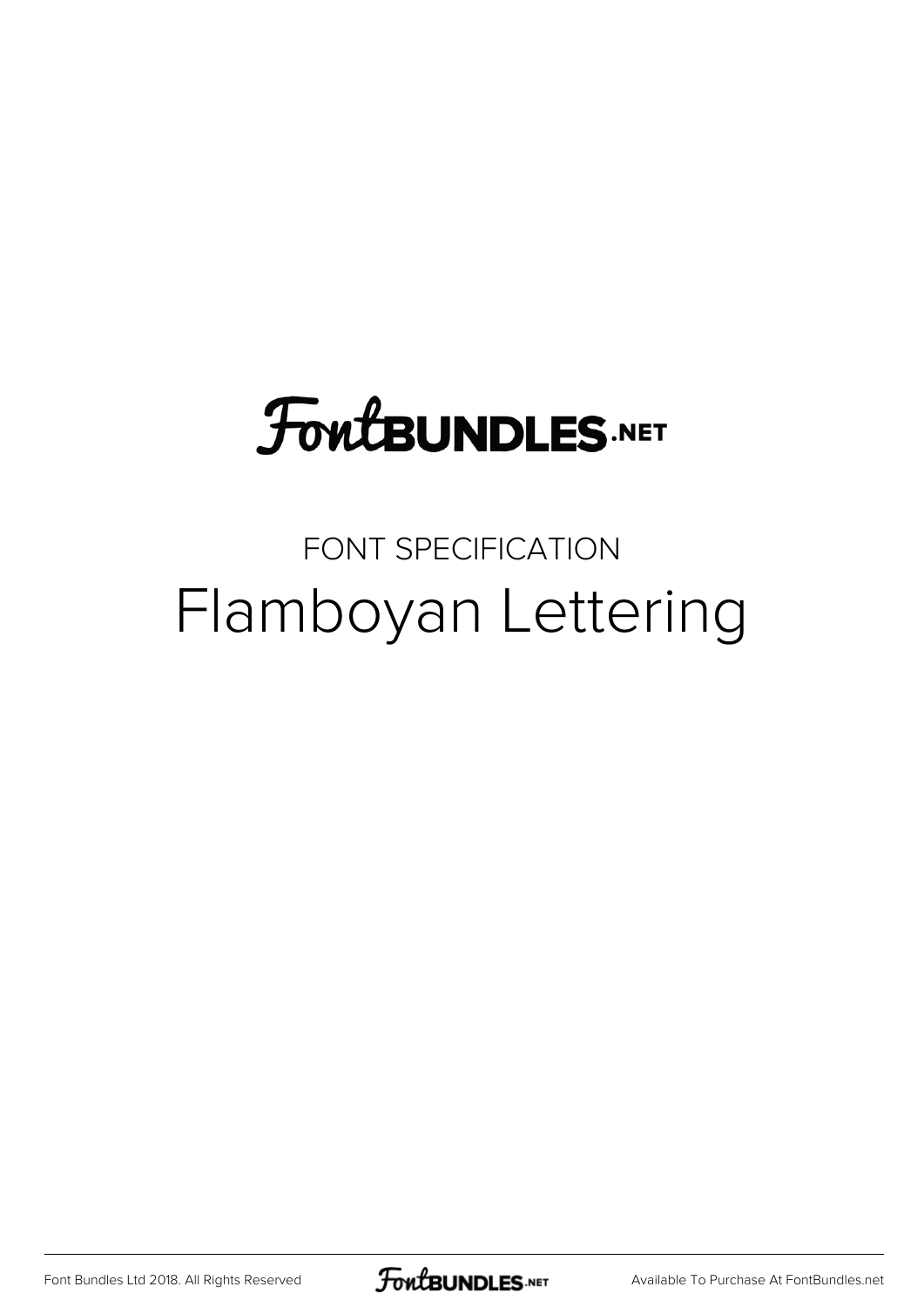#### Flamboyan lettering - Regular

**Uppercase Characters** 

### ABCDEFGHIJKIMNOPQRST  $11111227$

Lowercase Characters

abcdefghijklmnopgrstwv W XJyZ

**Numbers** 

#### 0123456789

**Punctuation and Symbols** 

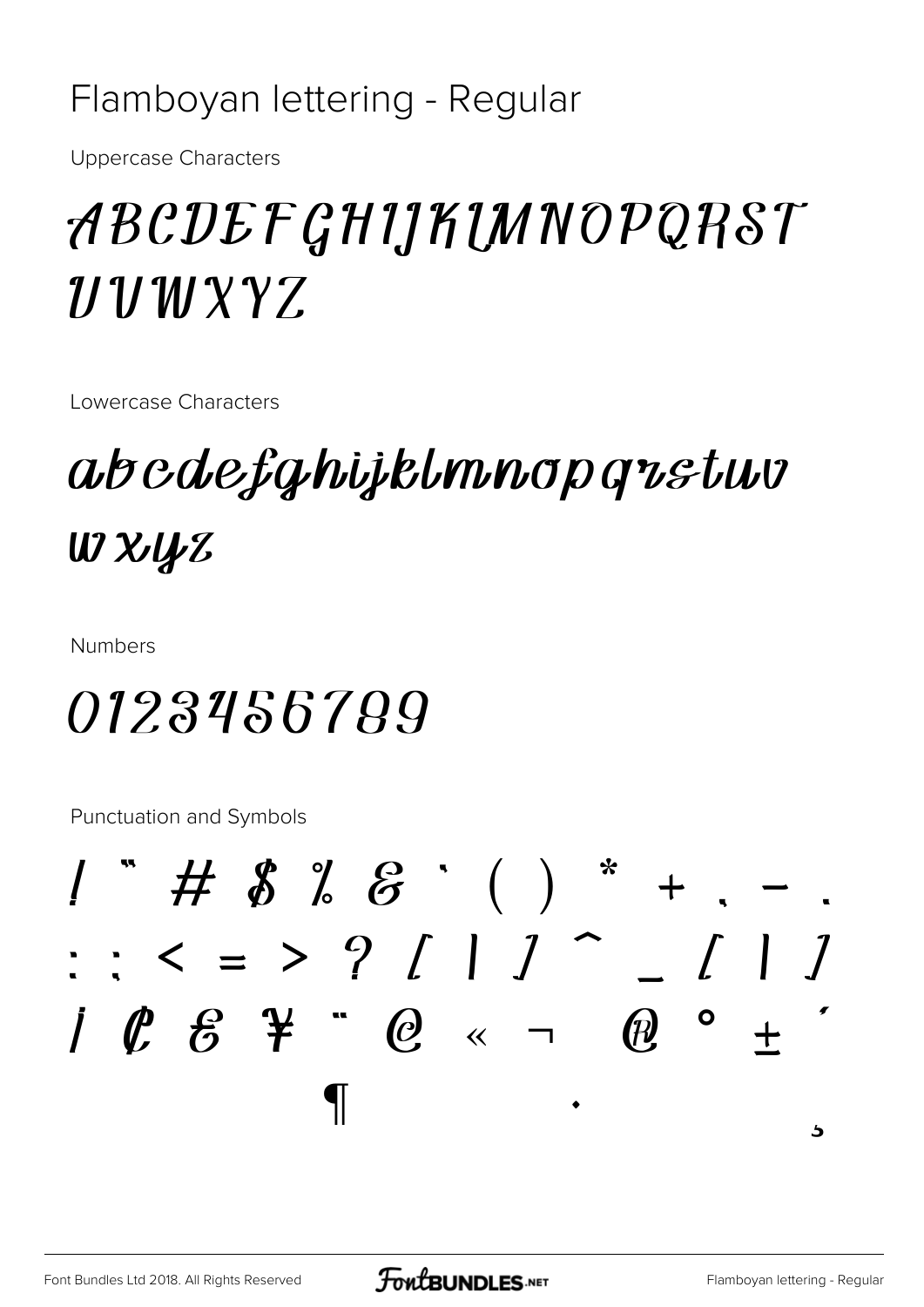# À Á Â Ã Ä Å Æ Ç È  $E$   $E$   $\ddot{E}$   $\ddot{I}$   $\ddot{I}$   $\ddot{I}$   $\ddot{B}$   $\ddot{N}$  $\tilde{O}$   $\tilde{O}$   $\tilde{O}$   $\tilde{O}$   $\times$   $\tilde{O}$   $\tilde{U}$   $\tilde{U}$  $\hat{U}$   $\ddot{U}$   $\acute{Y}$   $\dot{a}$   $\dot{a}$   $\ddot{a}$   $\ddot{a}$   $\ddot{a}$ ä å æ ç è é ê ë ì í î ï ð ñ ò ó ô õ